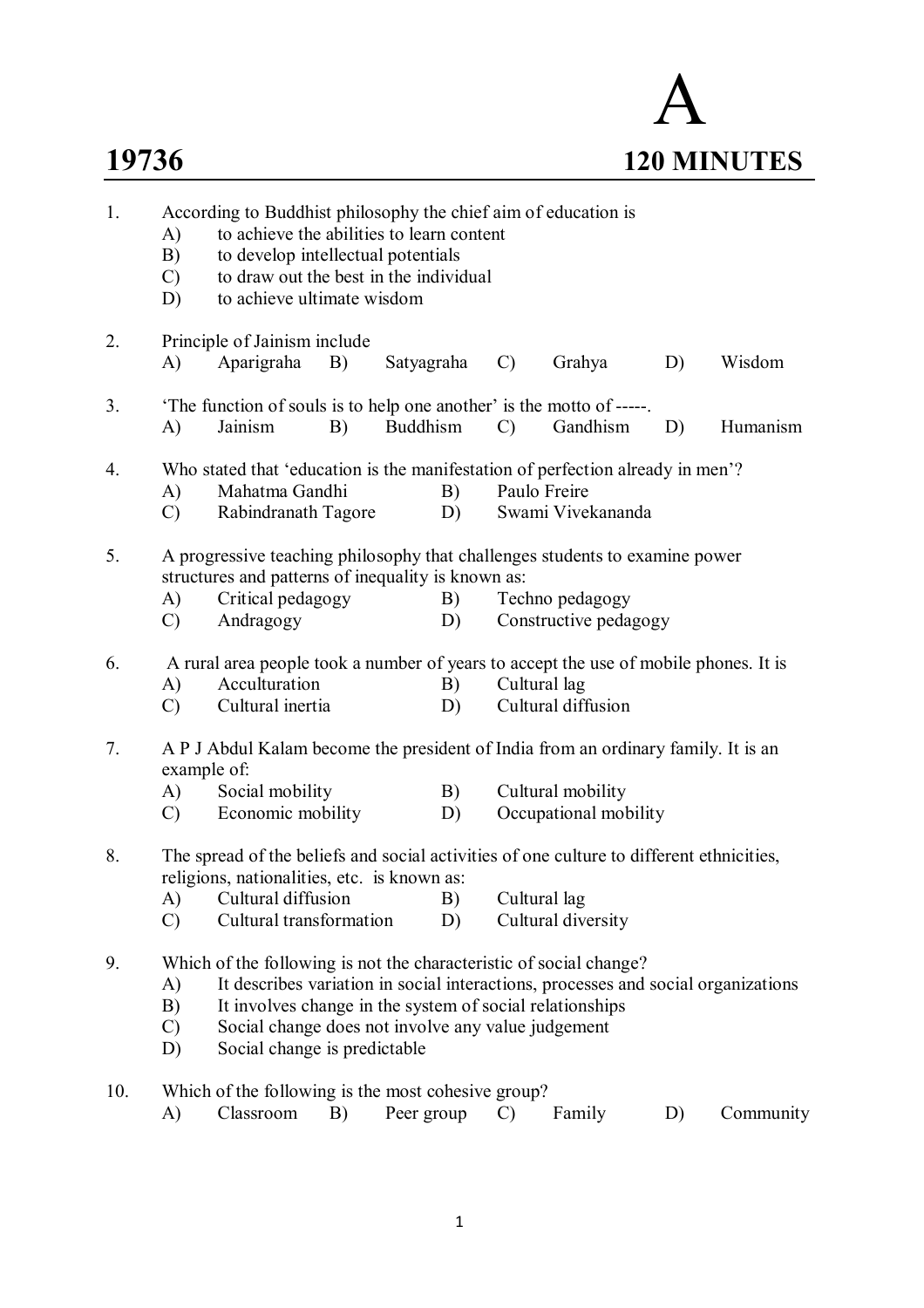| 11. |                | Which of the following is not associated with Freudian theory of personality?        |    |                 |               |                  |                               |    |                                                                                                |  |
|-----|----------------|--------------------------------------------------------------------------------------|----|-----------------|---------------|------------------|-------------------------------|----|------------------------------------------------------------------------------------------------|--|
|     | A)             | Pleasure principle                                                                   |    |                 | B)            |                  | Reality principle             |    |                                                                                                |  |
|     | $\mathcal{C}$  | Superego                                                                             |    |                 | D)            |                  | Collective unconscious        |    |                                                                                                |  |
| 12. |                | Becoming a fully functioning person is the concept put forwarded by                  |    |                 |               |                  |                               |    |                                                                                                |  |
|     | A)             | Carl Jung                                                                            |    |                 | B)            |                  | Abraham Maslow                |    |                                                                                                |  |
|     | $\mathcal{C}$  | Carl Rogers                                                                          |    |                 | D)            | Allport          |                               |    |                                                                                                |  |
| 13. |                | A trait that exert relatively specific and weak effects on behaviour is known as:    |    |                 |               |                  |                               |    |                                                                                                |  |
|     | A)             | Primary trait                                                                        |    |                 | B)            |                  | Secondary trait               |    |                                                                                                |  |
|     | $\mathcal{C}$  | Cardinal trait                                                                       |    |                 | D)            |                  | Extrinsic trait               |    |                                                                                                |  |
| 14. |                | Mnemonic is a strategy used to enhance:                                              |    |                 |               |                  |                               |    |                                                                                                |  |
|     | A)             | Reading                                                                              | B) | <b>Thinking</b> |               | $\mathcal{C}$    | Memory                        | D) | Reasoning                                                                                      |  |
| 15  |                |                                                                                      |    |                 |               |                  |                               |    | If the child is dull due to low intelligence and is lagging behind in the class, the child is: |  |
|     | A)             | Slow learner                                                                         |    |                 | B)            |                  | Mentally retarded             |    |                                                                                                |  |
|     | $\mathcal{C}$  | Gifted                                                                               |    |                 | D)            |                  | Underachiever                 |    |                                                                                                |  |
| 16. |                | The exclusive right granted by the government, for the commercial exploitation of an |    |                 |               |                  |                               |    |                                                                                                |  |
|     |                | invention for a specific period of time is known as ------.                          |    |                 |               |                  |                               |    |                                                                                                |  |
|     | A)             | Patency                                                                              | B) | Copy rights     |               | $\mathcal{C}$    | <b>IPR</b>                    | D) | Right to live                                                                                  |  |
| 17. |                | Article 51A (g) deals with:                                                          |    |                 |               |                  |                               |    |                                                                                                |  |
|     | A)             | Prevention of pollution.                                                             |    |                 |               |                  |                               |    |                                                                                                |  |
|     | B)             | Organization of agriculture and animal Husbandry.                                    |    |                 |               |                  |                               |    |                                                                                                |  |
|     | $\mathcal{C}$  | To protect and improve the natural environment including forests                     |    |                 |               |                  |                               |    |                                                                                                |  |
|     | D)             | To value and preserve the rich heritage of our composite culture.                    |    |                 |               |                  |                               |    |                                                                                                |  |
| 18. |                | Match the following                                                                  |    |                 |               |                  |                               |    |                                                                                                |  |
|     |                | List 1                                                                               |    |                 | <u>List 2</u> |                  |                               |    |                                                                                                |  |
|     | a.<br>b.       | Socrates<br>Gandhiji                                                                 |    | 1.              | NaiTalim      | Kindergarten     |                               |    |                                                                                                |  |
|     | $\mathbf{c}$ . | Montessori                                                                           |    | 2.<br>3.        |               | Dialectic method |                               |    |                                                                                                |  |
|     | d.             | Froebel                                                                              |    | 4.              |               |                  | Child centred learning        |    |                                                                                                |  |
|     |                |                                                                                      |    |                 |               |                  |                               |    |                                                                                                |  |
|     | A)             | $a-2$ , $b-4$ , $c-1$ , $d-3$                                                        |    |                 | B)            |                  | $a-3$ , $b-1$ , $c-4$ , $d-2$ |    |                                                                                                |  |
|     | $\mathcal{C}$  | $a-1$ , $b-4$ , $c-2$ , $d-3$                                                        |    |                 | D)            |                  | $a-4$ , $b-1$ , $c-2$ , $d-3$ |    |                                                                                                |  |
| 19. |                | Mental Age (MA) is a measure of the child's -----.                                   |    |                 |               |                  |                               |    |                                                                                                |  |
|     | A)             | Innate mental potential                                                              |    |                 | B)            |                  | Rate of mental growth         |    |                                                                                                |  |
|     | $\mathcal{C}$  | Level of mental maturity                                                             |    |                 | D)            |                  | Level of intellectual ability |    |                                                                                                |  |
| 20. |                | In providing counselling to a student the teacher should first:                      |    |                 |               |                  |                               |    |                                                                                                |  |
|     | A)             | prepare a plan of action for talking                                                 |    |                 |               |                  |                               |    |                                                                                                |  |
|     | B)             | establish rapport with the student                                                   |    |                 |               |                  |                               |    |                                                                                                |  |

- C) take the responsibility of solving the problem of the students
- D) refrain from giving more information to the student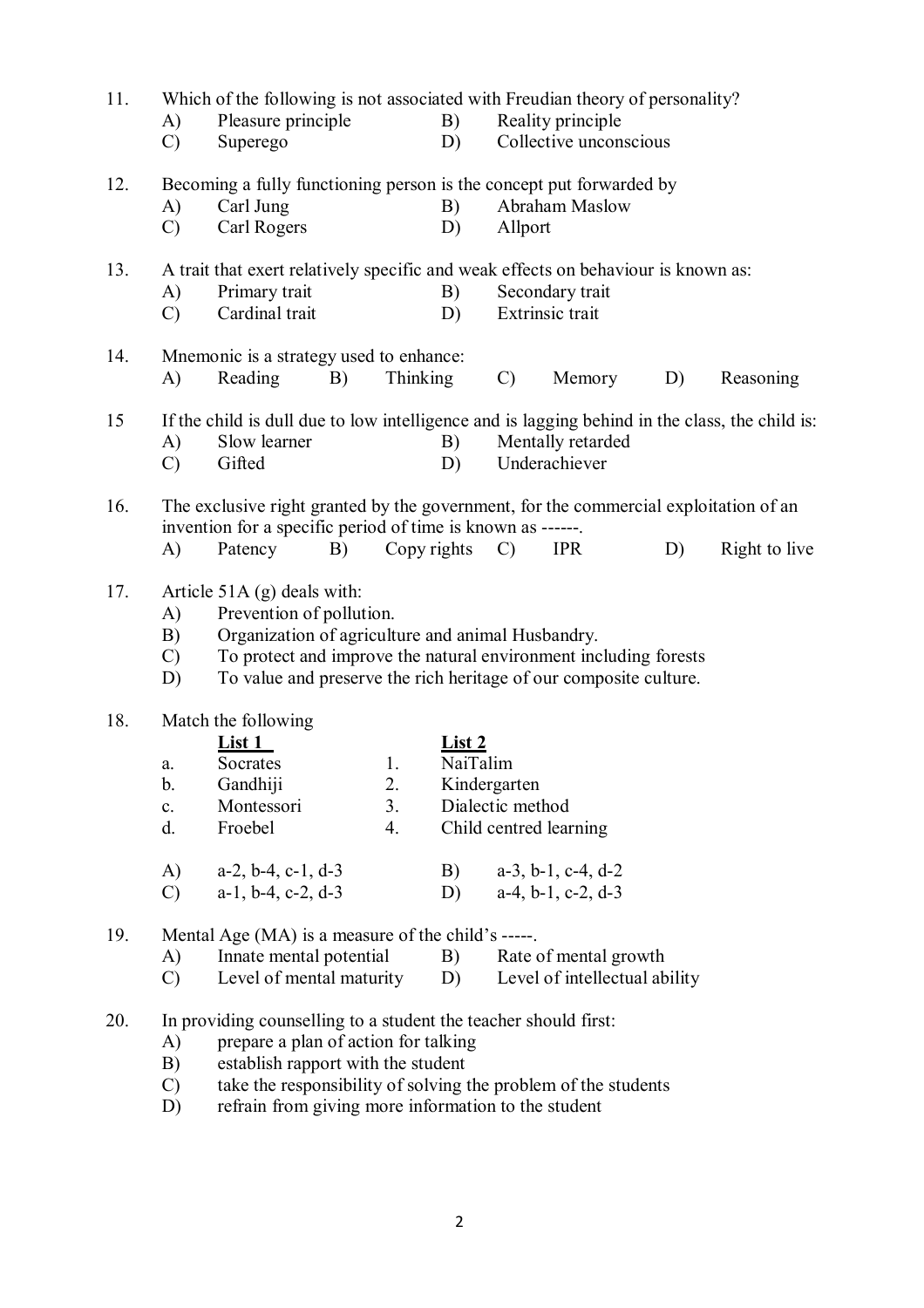- 21. If you are entrusted to assess the quality of performance of a school the most valid criterion you would consider is
	- A) the adequacy of the instructional material
	- B) the qualification of the teachers
	- C) the adaption of curricular requirements
	- D) the classroom environment during transaction
- 22. Co-curricular and extra curricular activities are organised in schools to provide
	- A) leisure time to the teachers
	- B) to cope up with the problems in the society
	- C) to enhance the leadership quality of the students
	- D) to provide relief to the students from continuous attending of classes
- 23. During teaching of the concept volcano, teacher shows a video of it. The teacher is said to use:
	- A) Hardware approach B) Software approach
	- C) System approach D) Individual approach
- 24. Which of the following is a contrived experience?
	- A) Demonstration of working of a pump
	- B) Panto mimes
	- C) Exhibition
	- D) Working model of a dam
- 25. Extrapolation belongs to:
	- A) knowledge B) comprehension
	- C) analysis D) synthesis
- 26. Which of the following is the technique used to master teaching skills among student teachers?
	- A) Observation B) Tutoring
	- C) Micro teaching D) Keller plan
- 27. Anu is reluctant to do home work. Which of the following strategies can be used to overcome the problem?
	- A) Provide special coaching
	- B) Analyse the reason and take remedial measures
	- C) Neglect the problem<br>D) Inform parents
	- Inform parents

28. Identify the instructional strategy based on the principle of operant conditioning.

- A) Brainstorming B) Simulation
- C) Instructional modules D) Programmed instruction
- 29. Inquiry Training Model belongs to the family of models namely:
	- A) Information processing B) Behaviour modification
	- C) Personal D) Social interaction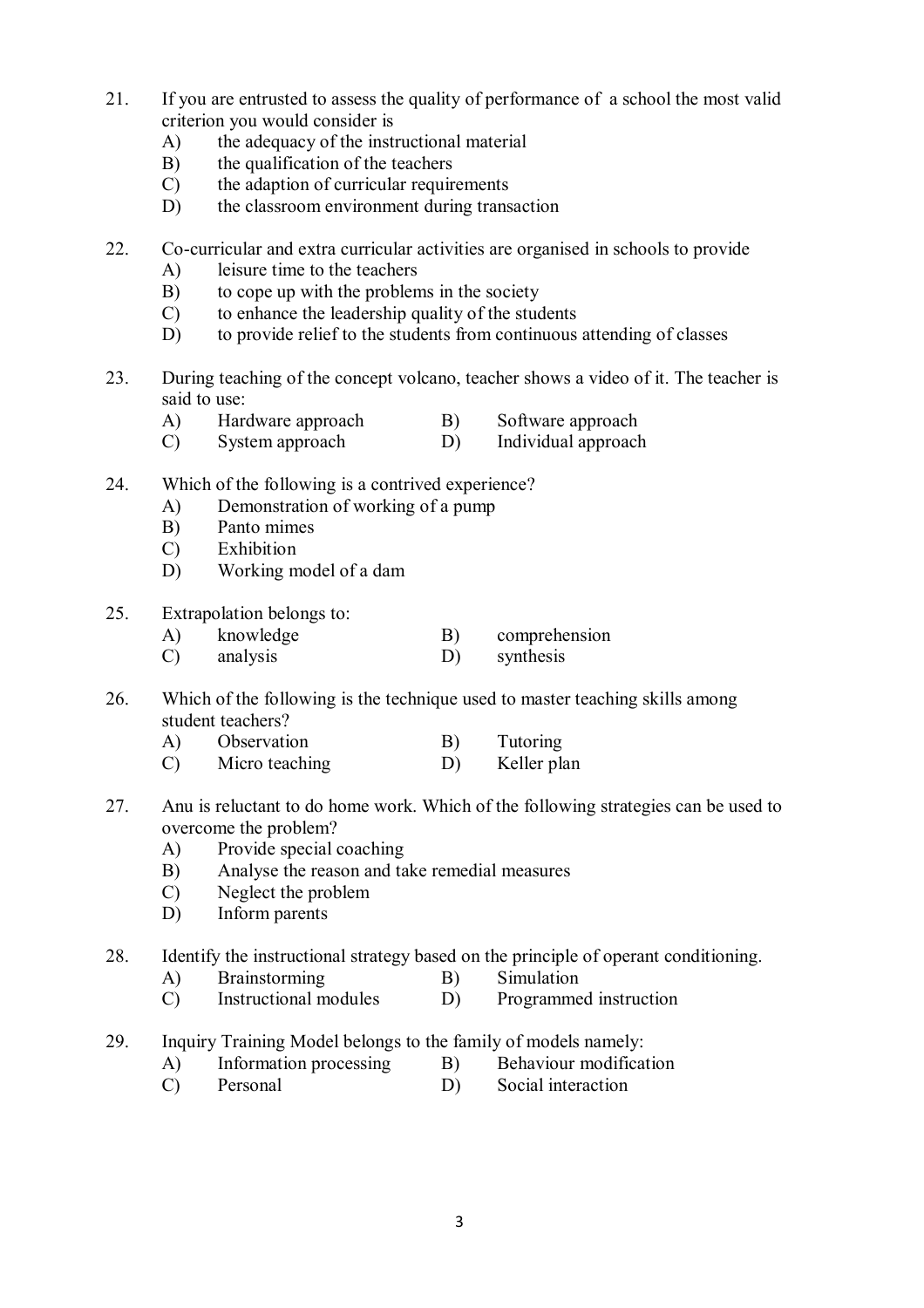- 30. According to Piaget's theory, a child who cannot develop the ability of reversible thinking belongs to the stage of:
	- A) Sensori motor B) Pre operational
	- C) Concrete operational D) Formal operational
- 31. Epidiascope is used for ---<br>A) projecting opaque objects
	-
	- C) projecting film strip D) projecting slide-cum-film
- 32. Which among the following has no time limit?
	- A) Standardised Achievement test
	- B) Diagnostic test
	- C) Unit test
	- D) Performance test
- 33. In group investigation model, role of teacher is:
	- A) organises plans for presentation
	- B) generate questions & sort them
	- C) presenting the content
	- D) locate information from sources
- 34. An advance organiser will help:
	- A) to direct students attention to import points
	- B) to relate the ideas to be presented
	- C) to remind student about relevant information
	- D) to give opportunity to move on to the concept
- 35. Identify the correct sequence of cognitive development
	- 1. Egocentrism 2. Abstract thinking 3. Concrete thinking 4. Intuitive phase
	- A) 1-2-3-4 B) 2-1-4-3 C) 1-4-3-2 D) 3-2-1-4
- 36. Which of the following is not included in Mc Cormack & Yager taxonomy? A) Knowledge B) Application C) Creativity D) Evaluation
- 37. Formative evaluation is not for
	- A) modify/improve course content
	- B) adjust teaching methods
	- C) improve student learning
	- D) assigning student grade
- 38. Which among the following is the best measure of variability?
	- A) Mean Deviation B) Quartile Deviation
	- C) Range D) Standard Deviation
- 39. The most important stage in Diagnosis is:
	- A) Finding the nature of difficulties
	- B) Finding the causes of difficulties
	- C) Planning remedial programmes
	- D) using remedial measures
- A) projecting opaque objects B) projecting pictures from a transparent slide<br>C) projecting film strip D) projecting slide-cum-film
	-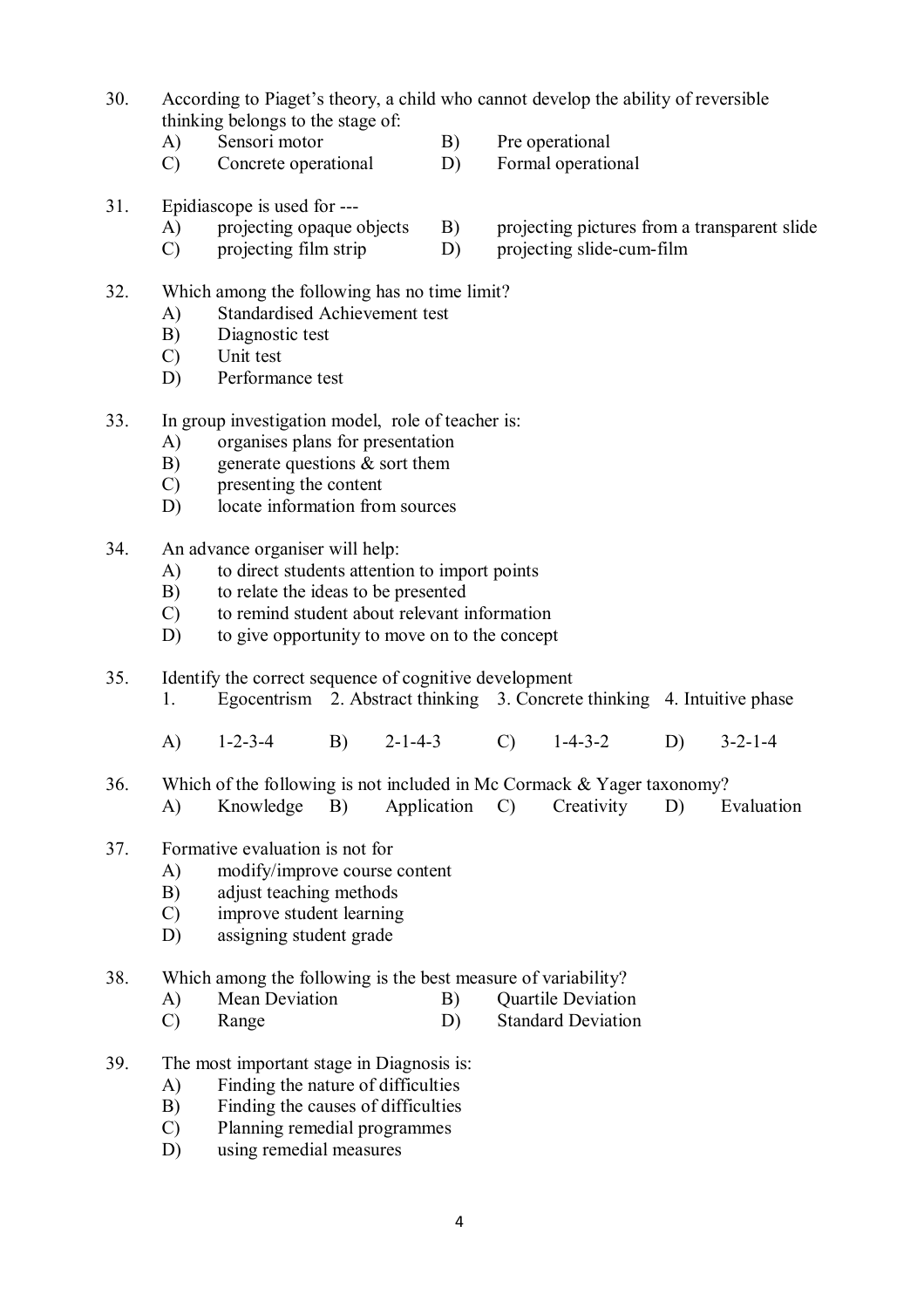| 40. | A)<br>B)<br>$\mathcal{C}$<br>D)                                                                                                                                                                                          | Which of the following statement is correct?<br>A reliable test is always valid<br>Reliability is not required for a standardised test<br>A valid test is always reliable<br>Validity is not an essential criteria of a standardised test |                                                |                                                           |                                             |            |  |
|-----|--------------------------------------------------------------------------------------------------------------------------------------------------------------------------------------------------------------------------|-------------------------------------------------------------------------------------------------------------------------------------------------------------------------------------------------------------------------------------------|------------------------------------------------|-----------------------------------------------------------|---------------------------------------------|------------|--|
| 41. | Professional Teacher<br>A)<br>$\mathcal{C}$<br>Practical Teacher                                                                                                                                                         | A student teacher gave a critical attention to the teaching performance with a view to<br>improve the future performance. He/She can be considered as                                                                                     |                                                |                                                           | Reflective Teacher<br>Metacognitive Teacher |            |  |
| 42. | Who among the following proposed the taxonomy of affective domain?<br>Bloom<br>B)<br>A)                                                                                                                                  | Krathwohl                                                                                                                                                                                                                                 | $\mathcal{C}$                                  | Dave                                                      | D)                                          | Simpson    |  |
| 43. | Cone of experiences is a representation of:<br>Learning outcomes<br>A)<br>Instructional aids<br>$\mathcal{C}$                                                                                                            | B)<br>D)                                                                                                                                                                                                                                  | Instructional strategies<br>Teaching resources |                                                           |                                             |            |  |
| 44. | In the software hotpotatoes all exercises will be compiled into one unit by<br>JCloze<br>A)<br>B)                                                                                                                        | <b>JMix</b>                                                                                                                                                                                                                               | $\mathcal{C}$                                  | <b>JCross</b>                                             | D)                                          | The Master |  |
| 45. | ------ is an Antivirus Software:<br>A)<br>B)<br>Photoshop                                                                                                                                                                | Norton                                                                                                                                                                                                                                    | $\mathcal{C}$                                  | Yahoo                                                     | D)                                          | Flash      |  |
| 46. | FOSS means<br>A)<br>B)<br>Free from malwares<br>$\mathcal{C}$<br>D)                                                                                                                                                      | Source code is openly shared<br>Source code has free licence<br>Any modification can be made by the proprietor                                                                                                                            |                                                |                                                           |                                             |            |  |
| 47. | MOOC is a model for<br>delivering learning content<br>A)<br>C)<br>delivering certification                                                                                                                               | B)<br>D)                                                                                                                                                                                                                                  |                                                | developing course curriculum<br>transacting a content     |                                             |            |  |
| 48. | WAN stands for<br>Wide Area Network<br>A)<br>$\mathcal{C}$<br>World Area Network                                                                                                                                         | B)<br>D)                                                                                                                                                                                                                                  |                                                | <b>Wide Access Network</b><br><b>World Access Network</b> |                                             |            |  |
| 49. | In asynchronous e-learning communication between the participants occur:<br>Face to face<br>A)<br>Offline<br>$\mathcal{C}$                                                                                               | B)<br>D)                                                                                                                                                                                                                                  | Online                                         | Virtual environment                                       |                                             |            |  |
| 50. | RUSA is the programme launched by MHRD to revamp the ---- education sector.<br>Secondary<br>B)<br>A)                                                                                                                     | Primary                                                                                                                                                                                                                                   | $\mathcal{C}$                                  | Non formal                                                | D)                                          | Higher     |  |
| 51. | IEDSS is:<br>A)<br>Integrated Education for Disabled at Secondary Stage<br>B)<br>Inclusive Education for Disabled at Secondary school Students<br>Inclusive Education for Disabled at Secondary Schools<br>$\mathcal{C}$ |                                                                                                                                                                                                                                           |                                                |                                                           |                                             |            |  |

D) Inclusive Education for Disabled at Secondary Stage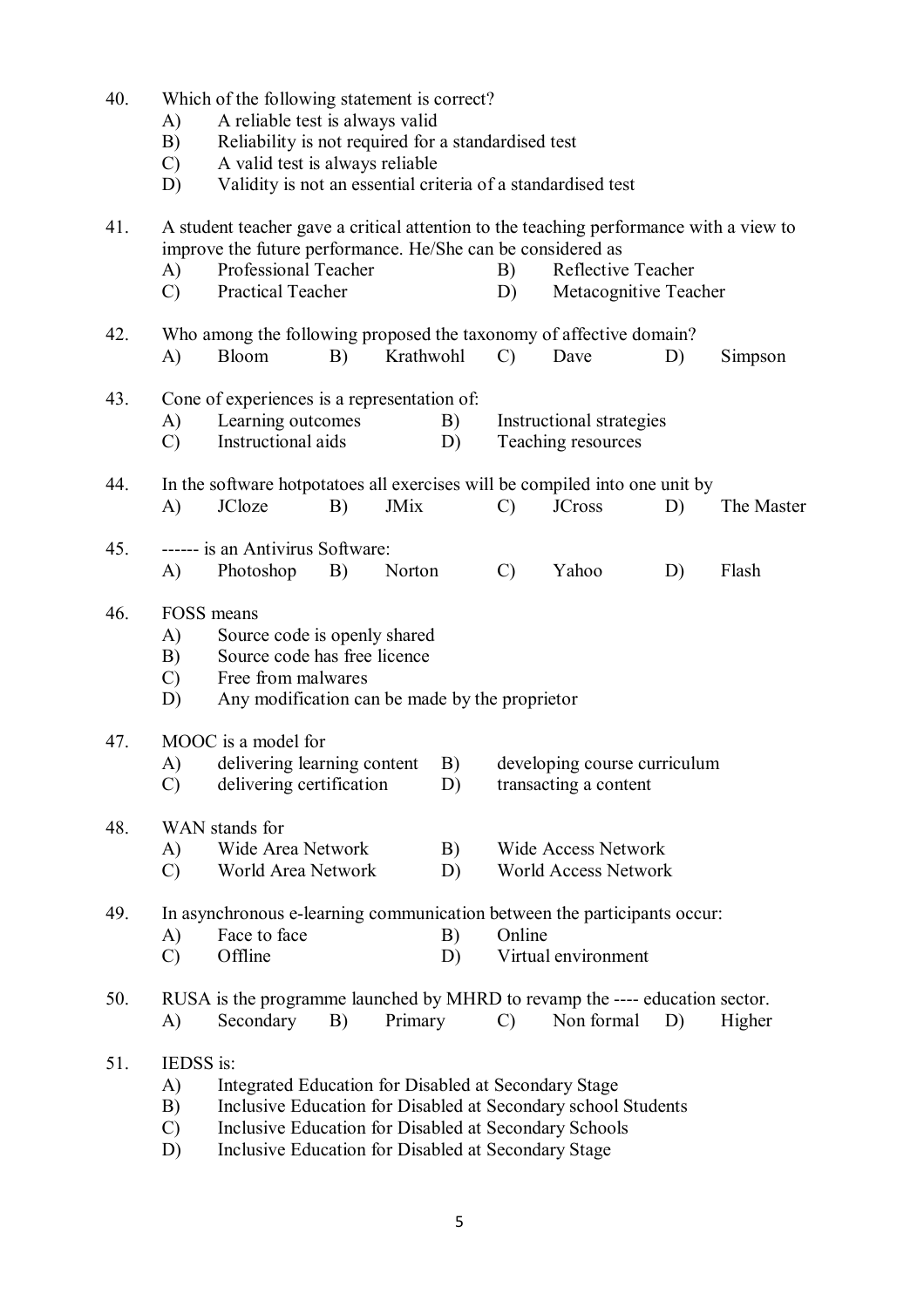- 52. Which of the following is not in the list of teacher competencies provided by NCTE?
	- A) Management competencies B) Evaluation competencies
	- C) Research competencies D) Conceptual competencies
- 53. The Secular moral education is characterized by
	- A) Humanistic and technological norms of behaviour
	- B) Pragmatic and theological considerations
	- C) School, class and social motivations
	- D) Social, humanistic and divine aspects of behaviour
- 54. Network of educational system from primary schools to training colleges in order to share man-material resources suggested by NPE is called:
	- A) Common school system
	- B) School complex
	- C) ECCE
	- D) Universalisation of primary education
- 55. Which of the following is a state organisation for managing school education in Kerala? A) DIET B) SIEMAT C) SIET D) KITE
- 56. A student finds it difficult to learn a new term due to the interference of previously learned one. This is known as:<br>A) Proactive inhibition
	- A) Proactive inhibition B) Retroactive inhibition
	- C) Reflective practice D) Active memory
- 57. The most appropriate technological support given to differently abled students in inclusive classrooms is:
	- A) Assistive technology B) Information technology
	- C) Instructional technology D) Computer assisted instruction
- 58. What is the accepted style of referencing in writing an educational research report?
	- A) DSM III B) APA C) MLA D) Chicago style
- 59. The person who get start a new task or venture is scientifically called A) Entrepreneur B) Leader C) Manager D) Administrator
- 60. The graph that shows the forgetting of learners is plotted using the variables:
	- A) Performance Vs Time B) Amount forgotten Vs Time<br>
	C) Amount retained Vs Time D) Both B & C Amount retained Vs Time
- 61. Mammals have not only large brains----- also a well-developed communication system.
- A) and B) are C) and have D) but 62. I am totally afraid ----- snakes.
	- A) to B) from C) of D) by
- 63. The field of advanced science namely Nanotechnology is ------ dangerous to be used widely.
	- A) so B) such C) too D) that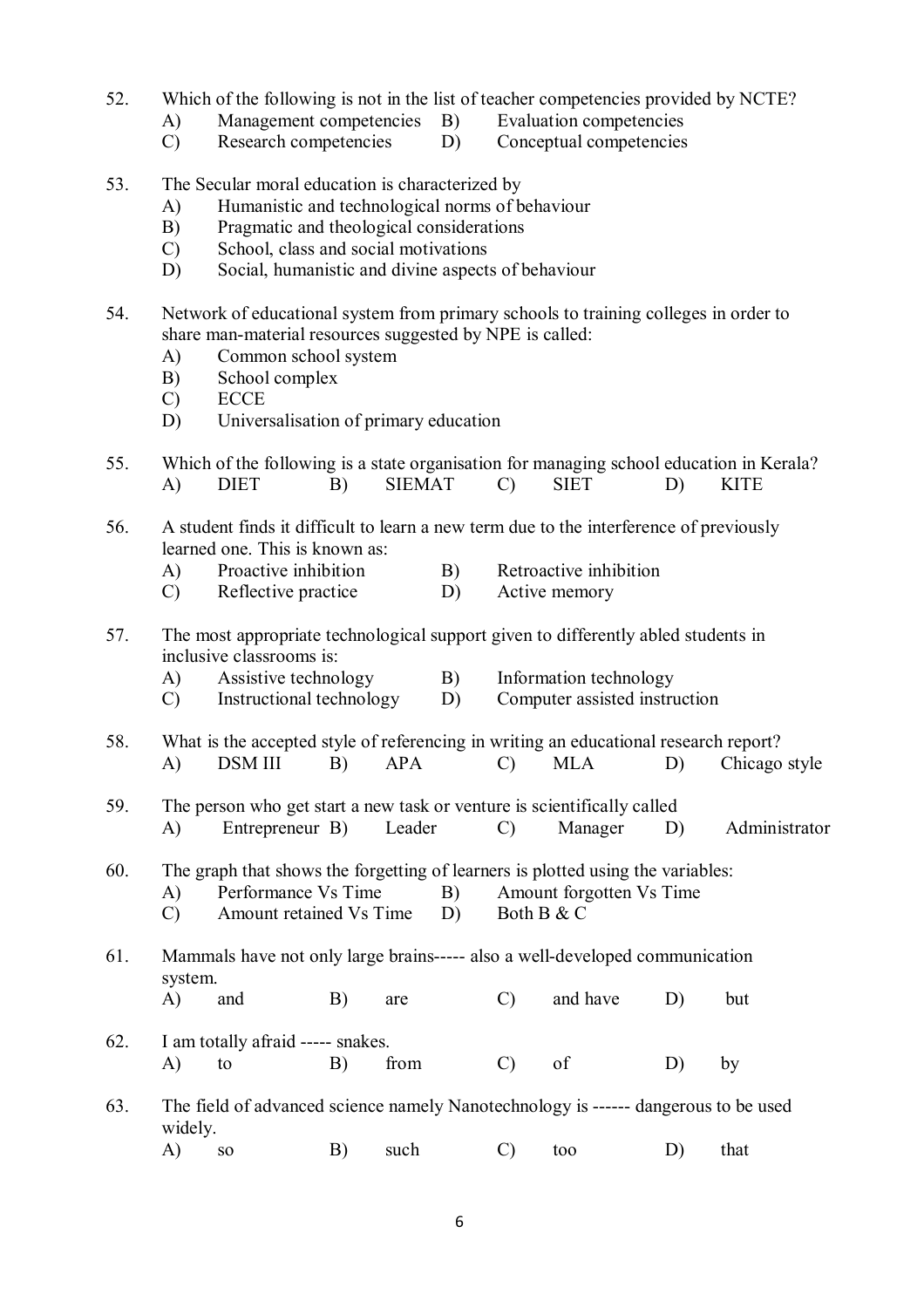| 64. | Spot the correct pair of words that ideally denotes a relationship similar to that<br>expressed in the pairs of words. For example INTEREST: USURY                                                                                                    |                                                                                                                                                                         |    |            |    |                 |                      |    |                                                                                        |
|-----|-------------------------------------------------------------------------------------------------------------------------------------------------------------------------------------------------------------------------------------------------------|-------------------------------------------------------------------------------------------------------------------------------------------------------------------------|----|------------|----|-----------------|----------------------|----|----------------------------------------------------------------------------------------|
|     | A)                                                                                                                                                                                                                                                    | frugal : fragile                                                                                                                                                        |    |            | B) |                 | enmity: friend       |    |                                                                                        |
|     | $\mathcal{C}$                                                                                                                                                                                                                                         | sand : dune                                                                                                                                                             |    |            | D) |                 | frugality: parsimony |    |                                                                                        |
| 65. |                                                                                                                                                                                                                                                       | I thought my answer to the query was correct, but it was -----                                                                                                          |    |            |    |                 |                      |    |                                                                                        |
|     | A)                                                                                                                                                                                                                                                    | erroneous                                                                                                                                                               | B) | exorbitant |    | $\mathcal{C}$   | exonerate            | D) | exodus                                                                                 |
| 66. |                                                                                                                                                                                                                                                       |                                                                                                                                                                         |    |            |    |                 |                      |    | Identify the correct word that is most nearly similar in meaning to the word DISCLOSE: |
|     | $\bf{A}$                                                                                                                                                                                                                                              | closed                                                                                                                                                                  | B) | hatred     |    | $\mathcal{C}$   | reveal               | D) | just open                                                                              |
| 67. |                                                                                                                                                                                                                                                       | Select the correct word that is most nearly opposite in meaning to the word<br><b>EXTRANEOUS</b>                                                                        |    |            |    |                 |                      |    |                                                                                        |
|     | A)                                                                                                                                                                                                                                                    | relevant                                                                                                                                                                | B) | irrelevant |    | $\mathcal{C}$   | traitor              | D) | faithful                                                                               |
| 68. | interview.                                                                                                                                                                                                                                            | Indira was totally ----- by the personal question hour section during the civil service                                                                                 |    |            |    |                 |                      |    |                                                                                        |
|     | A)                                                                                                                                                                                                                                                    | capricious                                                                                                                                                              | B) | feeble     |    | $\mathcal{C}$   | bewildered           | D) | bewitched                                                                              |
| 69. |                                                                                                                                                                                                                                                       | The political party has finally decided to ----- its candidate for the Lok Sabha seat.                                                                                  |    |            |    |                 |                      |    |                                                                                        |
|     | A)                                                                                                                                                                                                                                                    | put up                                                                                                                                                                  | B) | put out    |    | $\mathcal{C}$ ) | put off              | D) | put in                                                                                 |
| 70. | loss.                                                                                                                                                                                                                                                 | Select the appropriate word from the given options below to complete the sentence.<br>A person suffering from chronic neurodegenerative disease ------short-term memory |    |            |    |                 |                      |    |                                                                                        |
|     | A)                                                                                                                                                                                                                                                    | experienced                                                                                                                                                             |    |            | B) |                 | has experienced      |    |                                                                                        |
|     | $\mathcal{C}$                                                                                                                                                                                                                                         | is experiencing                                                                                                                                                         |    |            | D) | experiences     |                      |    |                                                                                        |
| 71. |                                                                                                                                                                                                                                                       | Select the relevant appropriate word from the given choices to complete the sentence.                                                                                   |    |            |    |                 |                      |    |                                                                                        |
|     | A)                                                                                                                                                                                                                                                    | ------ is the key to their happiness; they are pleased with what they have.<br>Contentment                                                                              |    |            | B) | Ambition        |                      |    |                                                                                        |
|     | $\mathcal{C}$                                                                                                                                                                                                                                         | Perseverance                                                                                                                                                            |    |            | D) | Hunger          |                      |    |                                                                                        |
| 72. |                                                                                                                                                                                                                                                       | Which of the following options is the closest in meaning to the sentence given below?                                                                                   |    |            |    |                 |                      |    |                                                                                        |
|     | A)                                                                                                                                                                                                                                                    | "As a Transgender, I have no country."<br>Transgender has no country.                                                                                                   |    |            |    |                 |                      |    |                                                                                        |
|     | B)                                                                                                                                                                                                                                                    | Transgenders are not citizens of any country.                                                                                                                           |    |            |    |                 |                      |    |                                                                                        |
|     | $\mathcal{C}$<br>D)                                                                                                                                                                                                                                   | Transgender's solidarity knows no national boundaries.<br>Transgenders of all countries have equal legal rights.                                                        |    |            |    |                 |                      |    |                                                                                        |
|     |                                                                                                                                                                                                                                                       |                                                                                                                                                                         |    |            |    |                 |                      |    |                                                                                        |
| 73. | In a group of four children, Vishnu is younger to Arun. Gopal is elder to Deepu. Deepu<br>is youngest in the group. Which of the following statement is/are required to identify<br>the eldest child in the group?<br>Gopal is younger to Arun.<br>1. |                                                                                                                                                                         |    |            |    |                 |                      |    |                                                                                        |
|     | 2.                                                                                                                                                                                                                                                    | Gopal is elder to Vishnu.                                                                                                                                               |    |            |    |                 |                      |    |                                                                                        |
|     | A)<br>B)<br>$\mathcal{C}$                                                                                                                                                                                                                             | Statement 1by itself determines the eldest child.<br>Statement 2 by itself determines the eldest child.                                                                 |    |            |    |                 |                      |    |                                                                                        |
|     | Statements 1 and 2 are both required to determine the eldest child.<br>Statements 1 and 2 are not sufficient to determine the eldest child.<br>D)                                                                                                     |                                                                                                                                                                         |    |            |    |                 |                      |    |                                                                                        |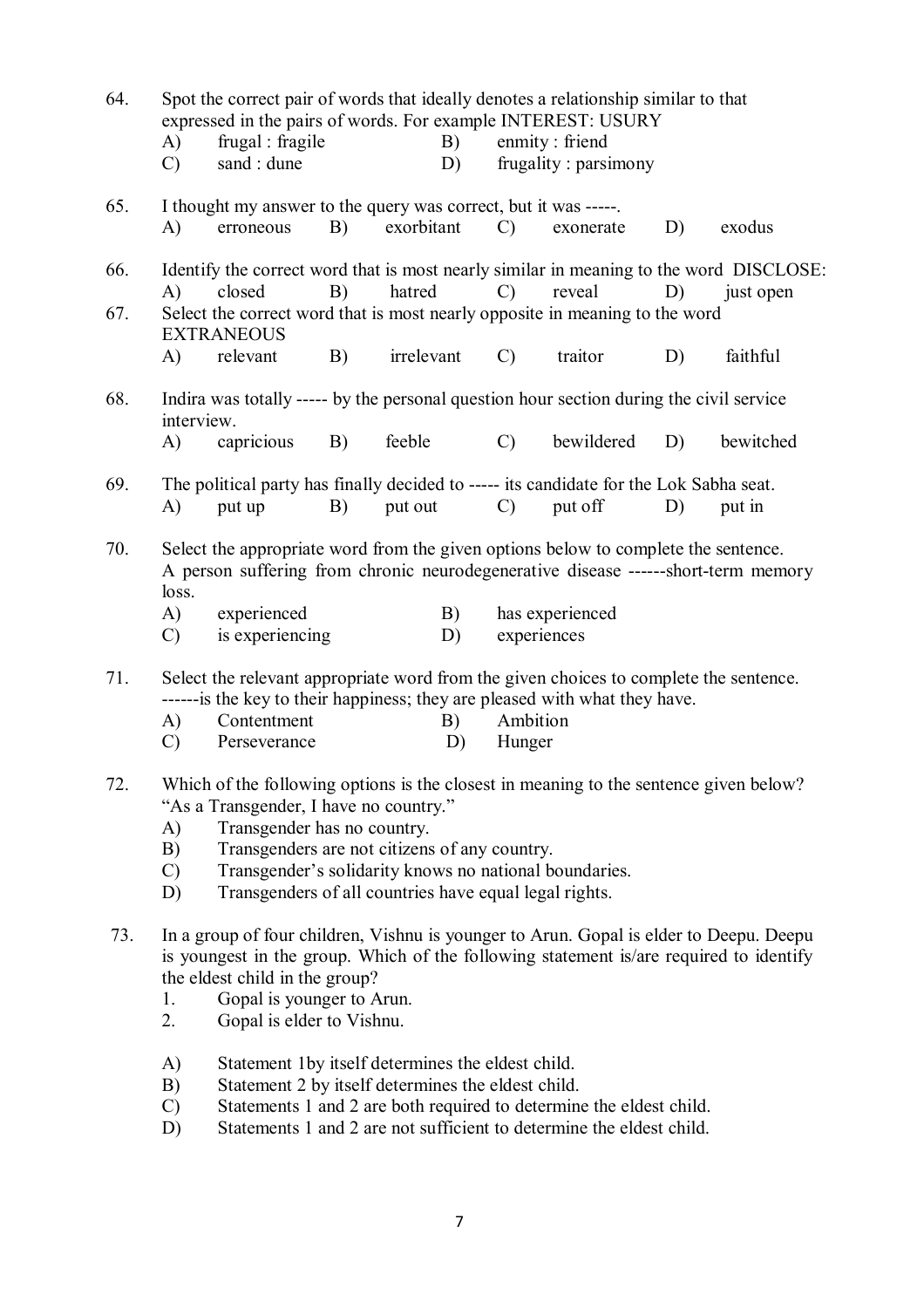| 74. | A)<br>$\mathcal{C}$                                                                                                                                                                                                                                                                   | Among the following states the largest Graphite reserve is found in:<br>Karnataka<br>Arunachal Pradesh                                                                                                                                                                                                                                                                              |    |                  | B)<br>D) | Rajasthan<br><b>Bihar</b> |                  |                                                  |                   |             |
|-----|---------------------------------------------------------------------------------------------------------------------------------------------------------------------------------------------------------------------------------------------------------------------------------------|-------------------------------------------------------------------------------------------------------------------------------------------------------------------------------------------------------------------------------------------------------------------------------------------------------------------------------------------------------------------------------------|----|------------------|----------|---------------------------|------------------|--------------------------------------------------|-------------------|-------------|
| 75. | A)<br>$\mathcal{C}$                                                                                                                                                                                                                                                                   | My Circle App was launched by Bharti Airtel in collaboration with FLO. My Circle<br>app aims to help<br>Women safety<br>Road accident monitor                                                                                                                                                                                                                                       |    |                  | B)<br>D) |                           |                  | Monitor PM2.5 in air<br>Drinking Water pollution |                   |             |
| 76. | A)                                                                                                                                                                                                                                                                                    | Find the missing number in the series.<br>$4, 3, 5, 9, 12, 17, -$<br>32                                                                                                                                                                                                                                                                                                             | B) | 30               |          | $\mathcal{C}$             | 24               |                                                  | D)                | 26          |
| 77. | A)                                                                                                                                                                                                                                                                                    | The perimeter of a square is 20 feet. If you increase the length of the square by 2 feet<br>and decrease the width by 1 foot, what is the area, in square feet of the new figure?<br>22                                                                                                                                                                                             | B) | 28               |          | $\mathcal{C}$             | 35               |                                                  | D)                | 40          |
| 78. | A)<br>$\mathcal{C}$                                                                                                                                                                                                                                                                   | Which movie won the 91 <sup>st</sup> Oscar Award for the best picture in the year 2019?<br>Green Book<br>Bohemian Rhapsody                                                                                                                                                                                                                                                          |    |                  | B)<br>D) | Roma                      | The Favourite    |                                                  |                   |             |
| 79. |                                                                                                                                                                                                                                                                                       | Observe the statement<br>$P, Q, R, S, T, U, V$ and W are sitting round the circle and are facing the centre: $P$ is<br>second to the right of T who is the neighbour of R and V. S is not the neighbour of P.<br>V is the neighbour of U. Q is not between S and W. W is not between U and S.<br>Which one is immediate right to the V if the position of S and U are interchanged? |    |                  |          |                           |                  |                                                  |                   |             |
|     | A)                                                                                                                                                                                                                                                                                    | $\mathbf{P}$                                                                                                                                                                                                                                                                                                                                                                        | B) | T                |          | $\mathcal{C}$             | $\mathbf U$      |                                                  | D)                | $\mathbf R$ |
| 80. | $\mathbf{A}$                                                                                                                                                                                                                                                                          | Five different books (A, B, C, D and E) are to be arranged on a shelf. Books C and D<br>are to be arranged first and second starting from the right of the shelf. The number of<br>different orders in which books A, B and E may be arranged is<br>5!                                                                                                                              | B) | 3!               |          | $\mathcal{C}$             | 2!               |                                                  | D)                | 4!          |
| 81. | The chemicals which forms the composition of Gun powder is:<br>aluminium nitrate, powdered charcoal and sulphur<br>A)<br>potassium nitrate, powdered charcoal and sulphur<br>B)<br>silver nitrate, powdered charcoal and sulphur<br>$\mathcal{C}$<br>Powdered charcoal and TNT.<br>D) |                                                                                                                                                                                                                                                                                                                                                                                     |    |                  |          |                           |                  |                                                  |                   |             |
| 82. | A)<br>B)<br>$\mathcal{C}$<br>D)                                                                                                                                                                                                                                                       | The total energy possessed by an object located near the earth surface is equal to the<br>Sum of the potential energy and the mechanical energy<br>Infinity<br>Zero<br>Sum of the potential energy and the kinetic energy                                                                                                                                                           |    |                  |          |                           |                  |                                                  |                   |             |
| 83. | A)                                                                                                                                                                                                                                                                                    | A sprint finishes one circuit of a track in 10 seconds. The radius of the track is 100<br>meters. The velocity of the sprint is ---.<br>10 <sub>m</sub>                                                                                                                                                                                                                             | B) | $10 \text{ m/s}$ |          | $\mathcal{C}$             | $\boldsymbol{0}$ | D)                                               | $100 \text{ m/s}$ |             |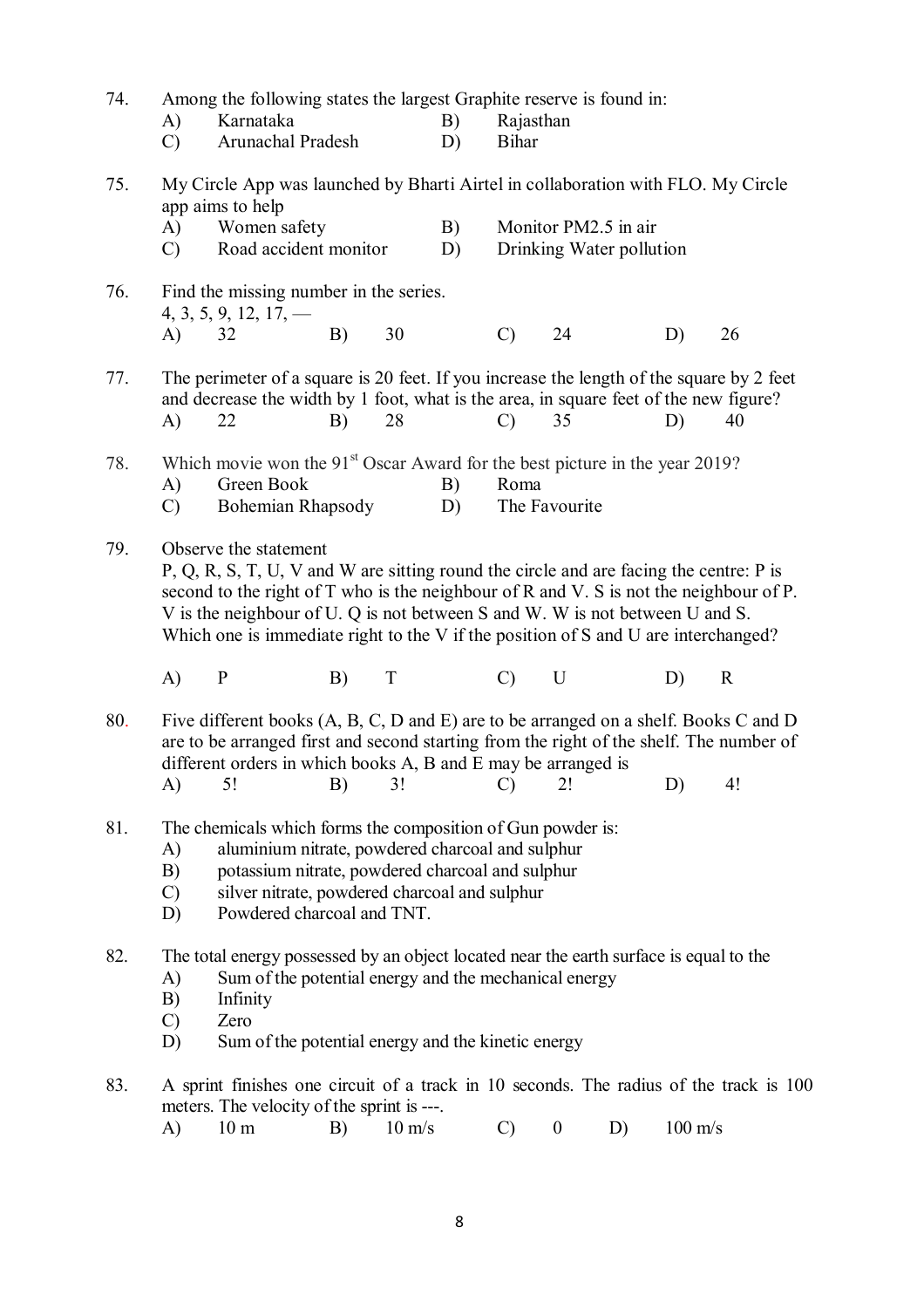| 84. | Name the Indian who received the most nominations for the Golden Bear Award? |                                                                         |            |                                                                                           |  |  |  |  |
|-----|------------------------------------------------------------------------------|-------------------------------------------------------------------------|------------|-------------------------------------------------------------------------------------------|--|--|--|--|
|     | A)                                                                           | Ela Bhatt                                                               | B)         | Shyam Benagel                                                                             |  |  |  |  |
|     | $\mathcal{C}$                                                                | Satyajit Ray                                                            | D)         | Mrinal Sen                                                                                |  |  |  |  |
| 85. |                                                                              | Prize for the year 2018 to                                              |            | Prime Minister of India along with the President of India presented the Gandhi Peace      |  |  |  |  |
|     | A)                                                                           | Vivekananda Kendra                                                      | B)         | Akshaya Patra foundation                                                                  |  |  |  |  |
|     | $\mathcal{C}$                                                                | Ekal Abhiyan Trust                                                      | D)         | Yohei Sasakawa                                                                            |  |  |  |  |
| 86. |                                                                              | Which cell organelle is known as the suicide bags of cells?             |            |                                                                                           |  |  |  |  |
|     | A)                                                                           | Ribosomes                                                               | B)         | Golgi bodies                                                                              |  |  |  |  |
|     | $\mathcal{C}$                                                                | Lysosomes                                                               | D)         | Nucleoli                                                                                  |  |  |  |  |
| 87. |                                                                              | Identify the vegetables with abundance of Pro-vitamin A and C?          |            |                                                                                           |  |  |  |  |
|     | A)                                                                           | <b>Brinjal</b>                                                          | B)         | Lady's finger                                                                             |  |  |  |  |
|     | $\mathcal{C}$                                                                | Potato                                                                  | D)         | Tomato                                                                                    |  |  |  |  |
| 88. |                                                                              | Identify the blood vessel that carries deoxygenated blood to the lungs: |            |                                                                                           |  |  |  |  |
|     | $\mathbf{A}$                                                                 | Aorta                                                                   | B)         | Pulmonary artery                                                                          |  |  |  |  |
|     | $\mathcal{C}$                                                                | Hepatic artery                                                          | D)         | Pulmonary vein                                                                            |  |  |  |  |
| 89. |                                                                              | then it is known as a                                                   |            | If the electrical conductivity increases with the increase of temperature of a substance, |  |  |  |  |
|     | A)                                                                           | Conductor                                                               | B)         | Semiconductor                                                                             |  |  |  |  |
|     | $\mathcal{C}$                                                                | Insulator                                                               | D)         | Carborator                                                                                |  |  |  |  |
| 90. |                                                                              | Which one of the following shows the highest value of specific heat?    |            |                                                                                           |  |  |  |  |
|     | A)                                                                           | Alcohol                                                                 | B)         | Methane                                                                                   |  |  |  |  |
|     | $\mathcal{C}$                                                                | Kerosene                                                                | D)         | Water                                                                                     |  |  |  |  |
| 91. |                                                                              | The less polluting L.P.G. is a hydrocarbon made up of a mixture of:     |            |                                                                                           |  |  |  |  |
|     | A)                                                                           | Methane and Butane                                                      | B)         | Propane and Butane                                                                        |  |  |  |  |
|     | $\mathcal{C}$                                                                | Ethane and Propane                                                      | D)         | <b>Ethane and Butane</b>                                                                  |  |  |  |  |
| 92. |                                                                              | Which among the following was first man made plastic?                   |            |                                                                                           |  |  |  |  |
|     | A)                                                                           | <b>Bakelite</b><br>B)                                                   | Polyethene | None of these<br>$\mathcal{C}$<br>Parkesine<br>D)                                         |  |  |  |  |
| 93. |                                                                              |                                                                         |            | Who was appointed as the new National Security Advisor (NSA) 2019?                        |  |  |  |  |
|     | A)                                                                           | Ajit Doval                                                              | B)         | Shivshankar Menon                                                                         |  |  |  |  |
|     | $\mathcal{C}$                                                                | J N Dixit                                                               | D)         | Brajesh Mishra                                                                            |  |  |  |  |
| 94. |                                                                              |                                                                         |            | Which High Court has recently declared the Animals as legal persons?                      |  |  |  |  |
|     | A)                                                                           | Karnataka                                                               | B)         | Haryana                                                                                   |  |  |  |  |
|     | $\mathcal{C}$                                                                | Maharashtra                                                             | D)         | Tamil Nadu                                                                                |  |  |  |  |
| 95. | award?                                                                       |                                                                         |            | Name the President of India who has been bestowed with Mexico's highest civilian          |  |  |  |  |
|     | A)                                                                           | Pratibha Patil                                                          | B)         | Pranab Mukherjee                                                                          |  |  |  |  |
|     | $\mathcal{C}$                                                                | Ram Nath Kovind                                                         | D)         | A P J Abdul kalam                                                                         |  |  |  |  |
|     |                                                                              |                                                                         |            |                                                                                           |  |  |  |  |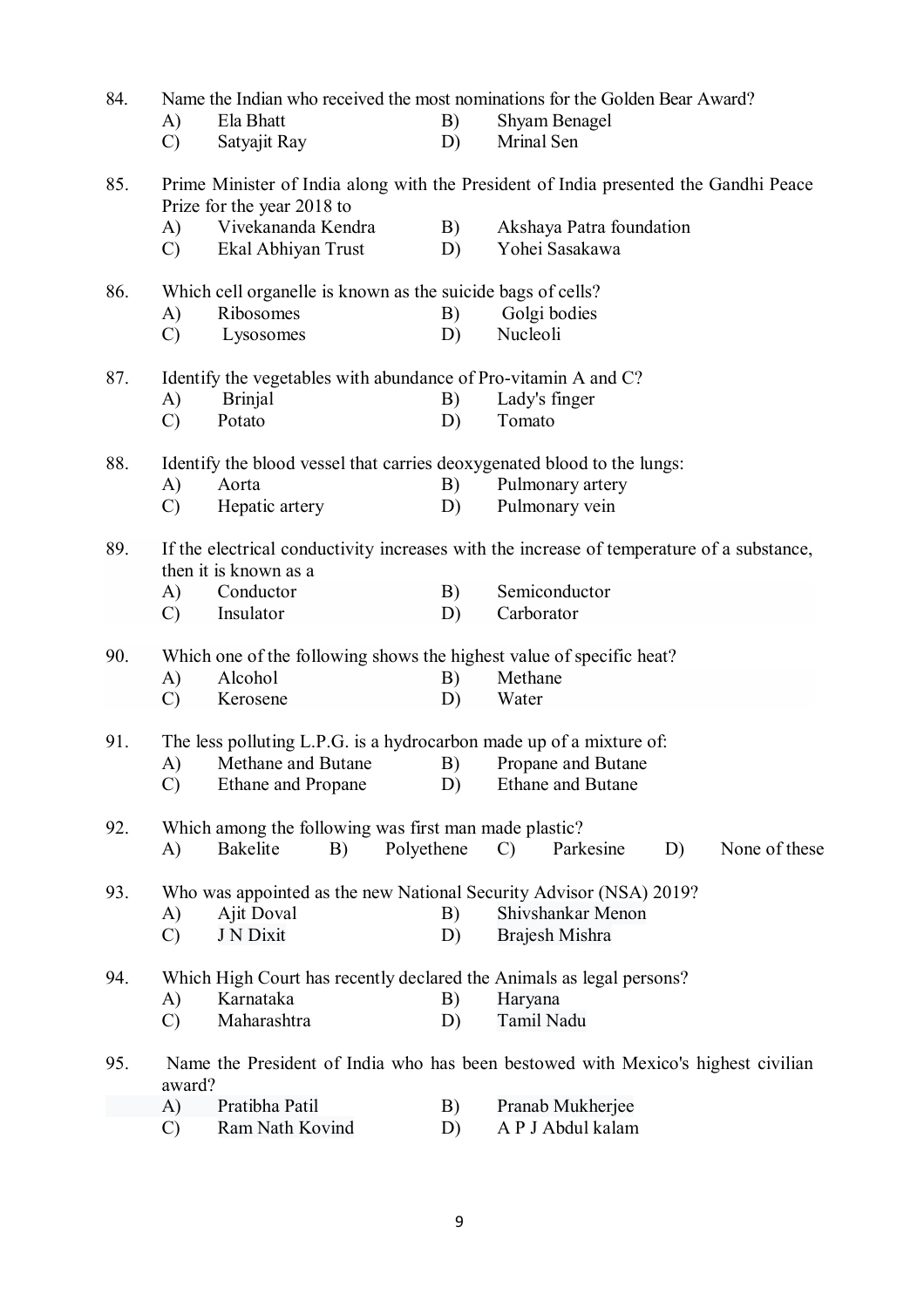- 96. Analyze the following statements related to Indus Valley Civilization and choose the correct one:
	- A) Both Harappa and Mohenjodaro are located on the banks of Indus River
	- B) Both Chanhudaro and Kalibangan were located within the boundaries of present day Rajasthan.
	- C) Both Surkotada and Dholavira are located in Kutch of Gujarat
	- D) Lothal site was located on bank of Narmada River
- 97. Which one of the following pairs is not correctly matched?
	- A) Becquerel: Radioactivity
	- B) Alexander Fleming: Penicillin
	- C) Louis Pasteur: Blood groups
	- D) William Harvey: Blood circulation
- 98. Identify the personality who had the longest tenure as Indian MP from the same constituency?
	- A) Dr. P. Pookunhikoya B) P.M. Sayeed
	- C) Indrajit Gupta D) Somnath Chatterjee
- 99. The Money Bill is to be introduced only with the -----
	- A) President's recommendation
	- B) Prime minister's recommendation
	- C) Finance Minister's recommendation
	- D) None of the above
- 100. Identify the river which does not flow into the Arabian Sea?
	- A) Tungabhadra B) Sabarmati
	- C) Mandovi D) Narmada
- 101. The Tropic of Cancer passes through which of the following group of Indian States?
	- A) Gujarat, MP, Chattisgarh, Manipur
	- B) Rajasthan, Jharkhand, West Bengal, Mizoram
	- C) UP, MP, Bihar, Jharkhand
	- D) Maharashtra, Chattisgarh, Orissa, Andhra Pradesh
- 102. The Andaman and Nicobar Islands represents the submerged parts of mountain range known as
	- A) Arakan Yoma B) Tien Shan<br>
	C) Pegu Yoma D) Askai Chin C) Pegu Yoma
- 103. Which of the following pairs are correctly matched?
	- A) Bengal Regulation banning Sati -1839
	- B) Sarda Act- 1939
	- C) Special Marriage Act -1955
	- D) Hindu Succession Act- 1956
- 104. Name the personality who wrote the book' A Gift to Monotheists'?
	- A) David Hare B) Raja Ram Mohan Roy
	- C) Mahadev Govind Ranade D) Ramkrishna Bhandarkar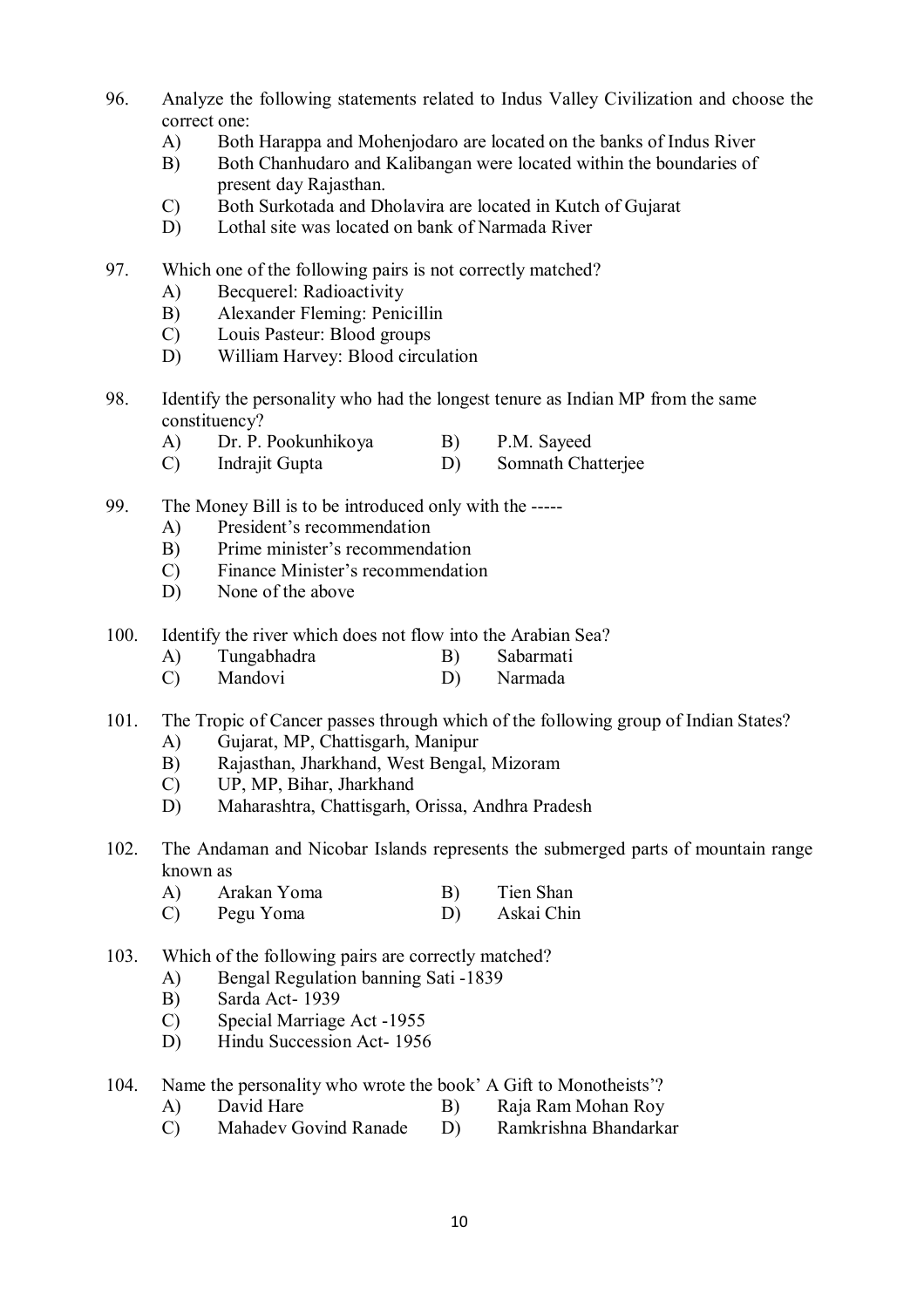- 105. In a recent announcement by United States, 2019, it has removed -----countries from the currency monitoring lists.
	- A) Japan and Germany B) India and China
	- C) India and Switzerland D) Germany and South Korea
- 106. The International Everest Day is observed every year on----. A) 29 May B) 22 May C) 2 June D) 22 April

107. The architectural heritage of Orchha town included in tentative list of UNESCO World Heritage Sites 2019 is in ---- state.

- A) Madhya Pradesh B) Bihar
- C) Odisha D) Himachal Pradesh
- 108. Who was the first recipient of Padma Vibhushan Award? A) Fazal Ali B) Satyendra Nath Bose
	- C) Ghanshyam Das Birla D) J. R. D. Tata
- 109. Identify the correct match of folk dances of India with the corresponding State

|               |                              |                 | <b>Folk Dance</b> |                 | <b>State</b>    |             |  |  |
|---------------|------------------------------|-----------------|-------------------|-----------------|-----------------|-------------|--|--|
|               | Dumhal                       |                 |                   |                 | Jammu & Kashmir |             |  |  |
|               |                              |                 | Ghoomar           |                 | Rajasthan       |             |  |  |
|               | Lavani                       |                 |                   | Maharashtra     |                 |             |  |  |
|               |                              |                 | Rautnacha         |                 |                 | Chattisgarh |  |  |
|               |                              |                 |                   |                 |                 |             |  |  |
|               | $1, 2 \& 3$ only<br>$\bf{A}$ |                 | B)                | 2, $3 & 4$ only |                 |             |  |  |
| $\mathcal{C}$ |                              | All are correct |                   | D)              | $1 & 3$ only    |             |  |  |

- 110. Analyze the following Statements regarding Classification of Indian languages and identify the correct statements:
	- 1. The language spoken by the people of India belongs to the four language families – Indo-European, Dravidian, Austric & Sino-Tibetan.
	- 2. Austric is the biggest of the language groups in India
	- A) 1 only is correct B) 2 only is correct
	- C) Both are correct D) None is correct
- 111. Consider the following Puppet forms of India with the corresponding State and select the correct matches

| Puppet Form  | Region       |
|--------------|--------------|
| Pavakoothu   | Kerala       |
| Yampuri      | <b>Bihar</b> |
| Putul Nautch | West Bengal  |
| Ravanachhaya | Odisha       |

| A) | $1, 2 \& 3$ only |    | $1, 2 \& 4$ only |
|----|------------------|----|------------------|
| C) | $1, 3 \& 4$ only | D) | All are correct  |